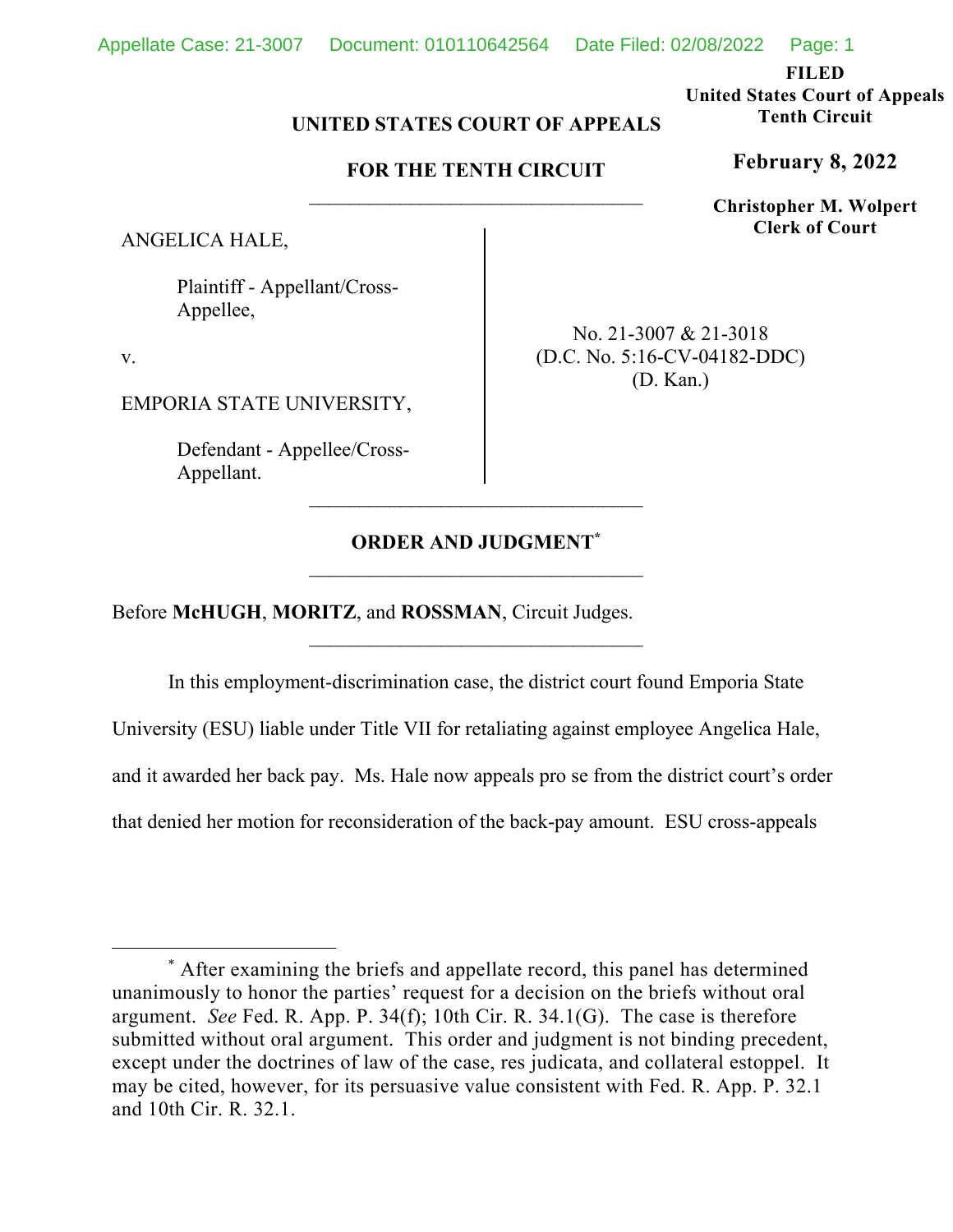from the judgment imposing liability for retaliation. Exercising jurisdiction under 28 U.S.C. § 1291, we affirm in both appeals.

#### **BACKGROUND**

 Ms. Hale is African American. ESU, located in Emporia, Kansas, employed her in its School of Library and Information Management (SLIM) as Assistant to the Dean, Gwen Alexander, Ph.D. Ms. Hale worked in that position pursuant to three temporary appointments from July 2014 to July 2015. Ms. Hale's husband, Dr. Melvin Hale, also African American, worked as an Assistant Professor in SLIM.

 Sometime around the Spring of 2015, Dean Alexander had conversations with ESU's Provost, David Cordle, Ph.D., about creating a permanent position for Ms. Hale. As explained below, however, that position was never posted.

 On April 8, 2015, a Caucasian student who worked with Ms. Hale discovered that someone had written a racial epithet, "NIGGAZ," in her (the student's) notebook. The student reported the incident to Ms. Hale, who texted a photo of the epithet to Dr. Hale. Dr. Hale in turn reported the incident to Dean Alexander.

 The Hales soon concluded that "Dean Alexander did not plan to do anything about the racist message," R., Vol. I at 42, so they met with Provost Cordle on June 26, 2015. Twelve days later, on July 8, Dean Alexander informed Ms. Hale that her third temporary appointment would expire on August 15 and she would not be given a fourth appointment. But given "ESU's policy limiting temporary appointments to a year, Provost Cordle already had decided not to offer Ms. Hale another temporary appointment." R., Vol. II at 944.

2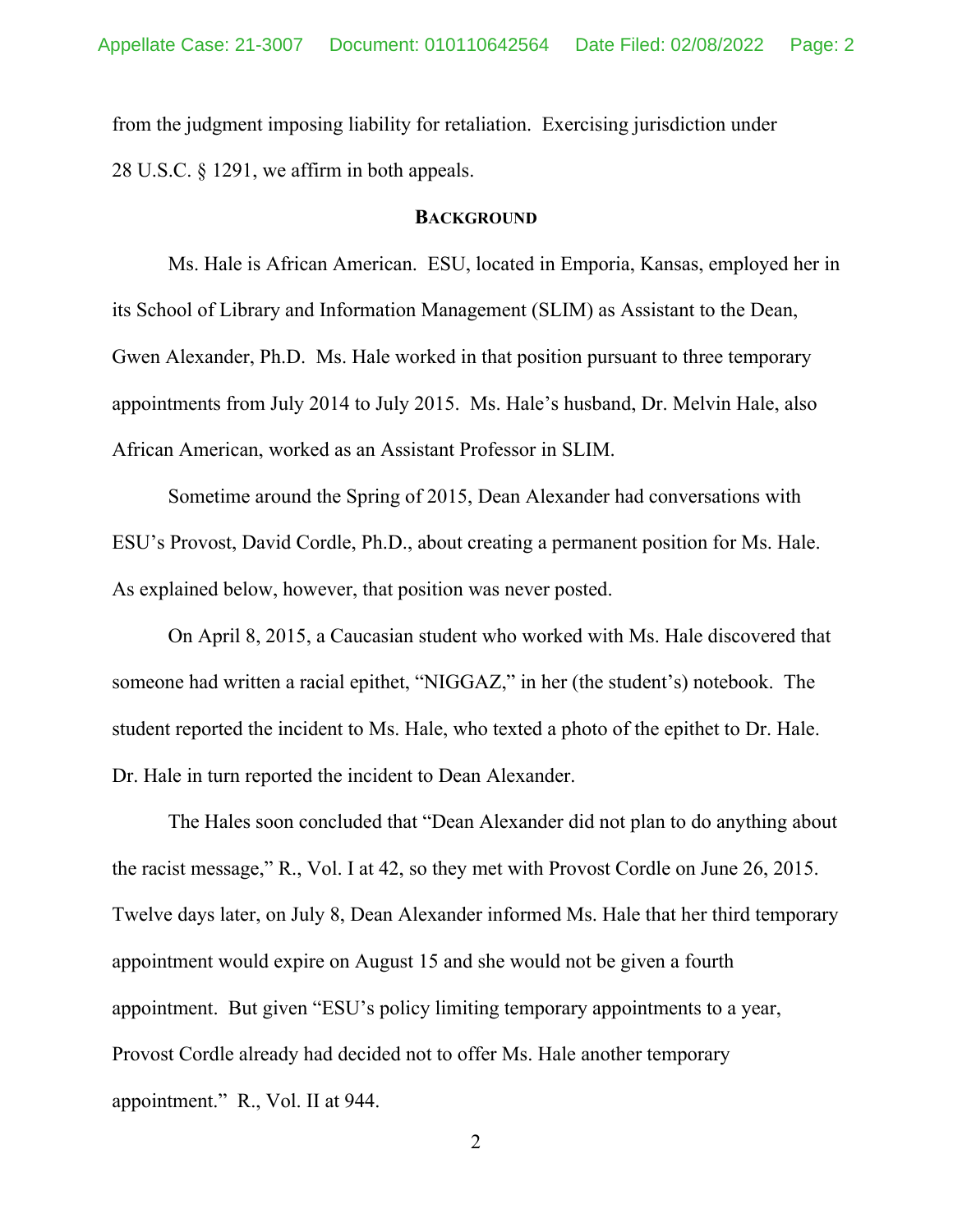On July 10, ESU's Interim President ordered an investigation into whether the racial epithet qualified as "a hate crime" against Ms. Hale and whether "racial discrimination occurred in SLIM during the 2014-15 Academic Year." R., Vol. I at 407. On July 27, before the investigation was finished and before Ms. Hale completed her third temporary appointment, she resigned.

 Several weeks later, on August 20, ESU's Human Resources Director completed the investigation. He concluded that no hate crime occurred and that the epithet was "a stand-alone event, [that] in and of itself d[id] not create a discriminatory or hostile environment." *Id.* at 409. But the Director also concluded that (1) "a common understanding in the department existed that the [permanent] position would be posted in such a way that the result would be [Ms. Hale's] selection as [the] candidate"; and (2) Ms. Hale's "meeting with the provost did play a part in D[ean] Alexander's decision not to . . . post the vacancy [for the permanent position]." *Id.*; *see also* R., Vol. II at 596.

 The Hales relocated to Arizona in December 2015, upon being notified that ESU would not renew Dr. Hales' teaching contract when it expired in May 2016.

 In December 2016, Ms. Hale filed this pro se Title VII retaliation lawsuit against  $ESU<sup>1</sup>$  After a two-day bench trial, the district court found that "Ms. Hale ha[d] not shown by a preponderance of the evidence that ESU would have offered her a fourth temporary appointment but for her complaint [about the racial epithet]." R., Vol. II at

<sup>&</sup>lt;sup>1</sup> Ms. Hale also asserted a First Amendment claim against Provost Cordle, Dean Alexander, and ESU's Interim President. The district court entered summary judgment against Ms. Hale on that claim, and it is not at issue here.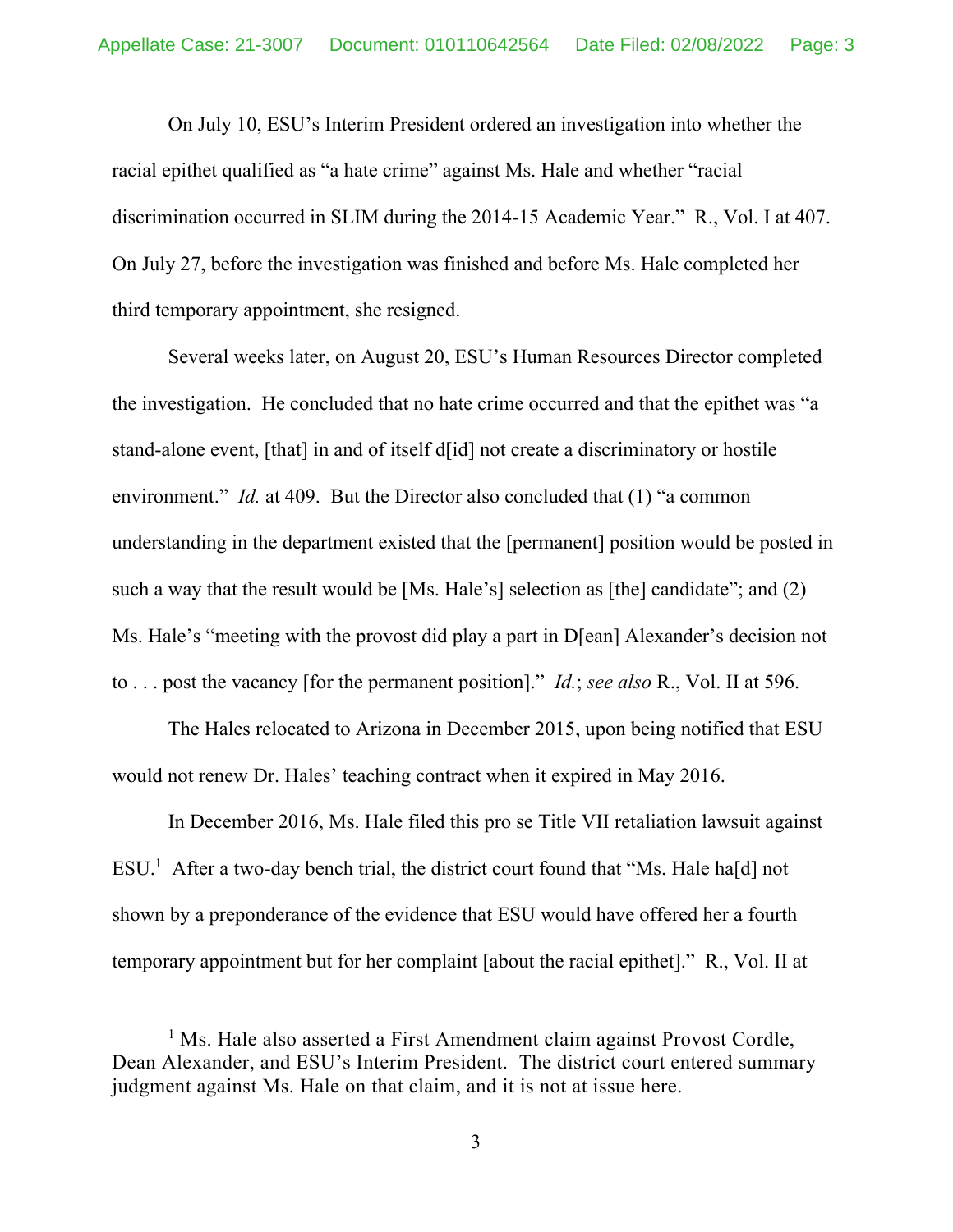415. The district court further found, however, that Ms. Hale had "established by a preponderance of the evidence that—but for her complaint to Provost Cordle on June 26—Dean Alexander would have posted a position for a marketing coordinator in the SLIM program and would have selected Ms. Hale to fill that position." *Id.* at 416.

 In regard to damages, the district court found only speculative evidence of compensatory damages, so it awarded Ms. Hale nominal damages of \$1. The district court then held an evidentiary hearing on the issues of back pay and front pay, during which Ms. Hale was represented by counsel. After post-hearing briefing, the district court awarded Ms. Hale nine months of back pay, \$48,312.03, which included sums for her salary, retirement benefits, and tuition benefit.<sup>2</sup>

 In calculating the back-pay amount, the district court set the beginning date of back pay as August 15, 2015—the date Ms. Hale's third temporary appointment expired—and it ended the period a full nine months later, in May 2016, to coincide with the expiration of Dr. Hale's teaching contract. For that end date, the district court relied on evidence that (1) the Hales moved from California to Emporia in 2014 because of Dr. Hale's job at ESU and they intended to stay until retirement because of Dr. Hale's tenure-track position; and (2) Ms. Hale had a "consistent history of frequent job changes." *Id* at 955. Given ESU's non-renewal of Dr. Hale's teaching contract, the district court was "convinced that Ms. Hale likely would have departed ESU in May 2016" even if ESU had given her the permanent position. *Id.* at 954. The district court

<sup>&</sup>lt;sup>2</sup> Prejudgment interest in the amount of  $$15,991.28$  was added to the award, resulting in a total back-pay award of \$64,303.31.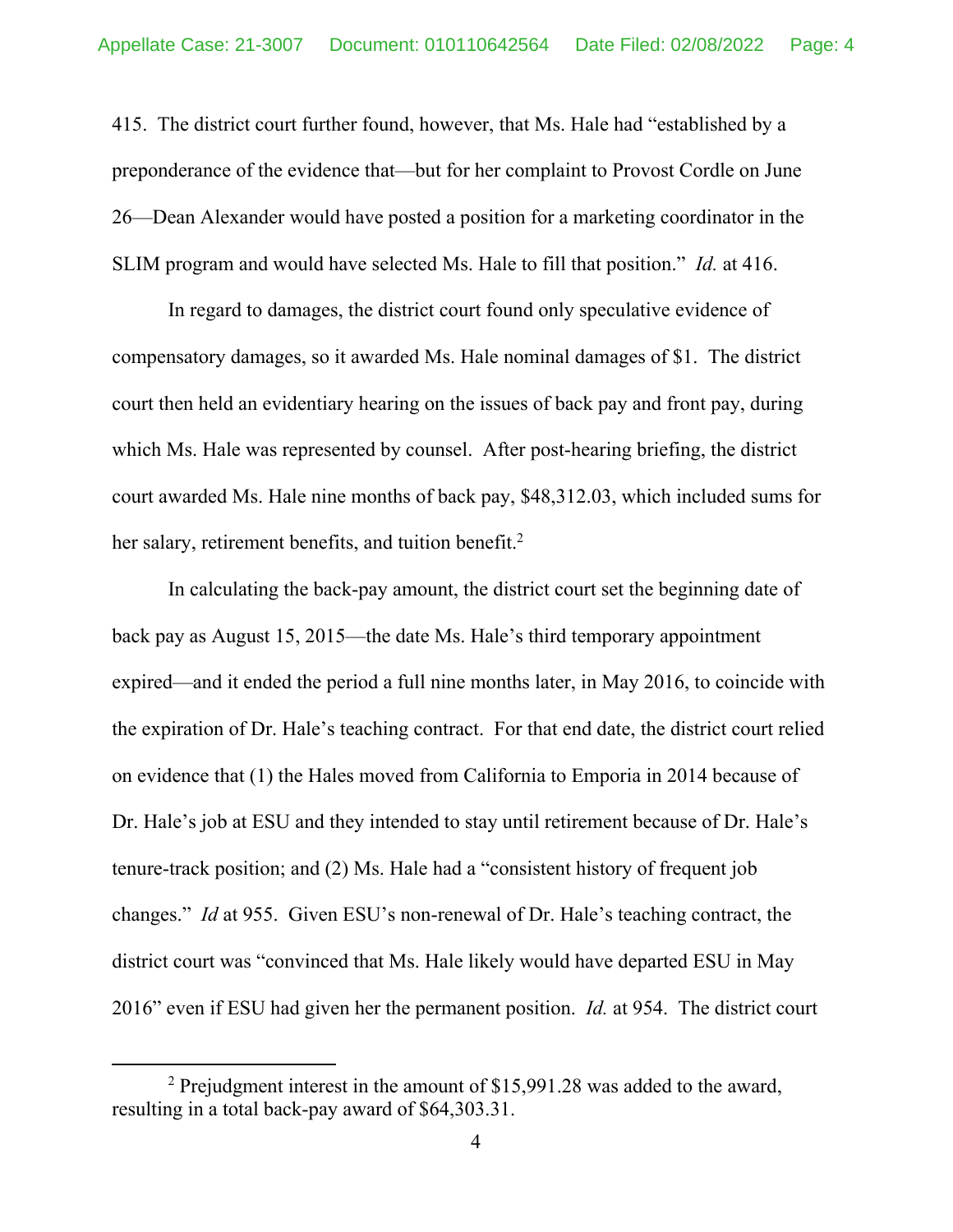noted that during Ms. Hale's testimony, when she was asked whether she would have remained at ESU if ESU had given her the permanent position but not renewed Dr. Hale's contract, she did not answer the question. Instead, she asserted that the decision not to renew Dr. Hale's contract was retaliatory, a claim the district court observed had been rejected by a jury in a separate case. Finally, the district court rejected a front-pay award, reasoning that the back-pay award sufficiently redressed ESU's retaliatory conduct. The district court entered judgment on the award.

 Ms. Hale, again proceeding pro se, filed a motion for reconsideration. She argued there was "no basis to assume that [she] would have just up and left her enviable position at ESU after May 2016 when the Hales needed her income the most," *id.* at 978, and that the district court's back-pay award was a "slap in the face," suggesting that the district court was "bias[ed]" and "out to render [her] Title VII victory over ESU hollow and empty[.]" *Id.* at 972. The district court denied the motion, reiterating that Ms. Hale's own testimony failed to show she would have remained in Emporia had she been given the permanent position.

### **DISCUSSION I. Title VII Retaliation (Cross-Appeal (No. 21-3018)) A. Exhaustion**

 ESU argues that Ms. Hale failed to exhaust her claim that ESU committed retaliation by not creating a new, permanent job for her. According to ESU, no basis for that claim appears in Ms. Hale's administrative complaint. The district court rejected ESU's exhaustion argument when denying summary judgment, and we discern no error. *See Smith v. Cheyenne Ret. Invs. L.P.*, 904 F.3d 1159, 1164 (10th Cir. 2018) (reviewing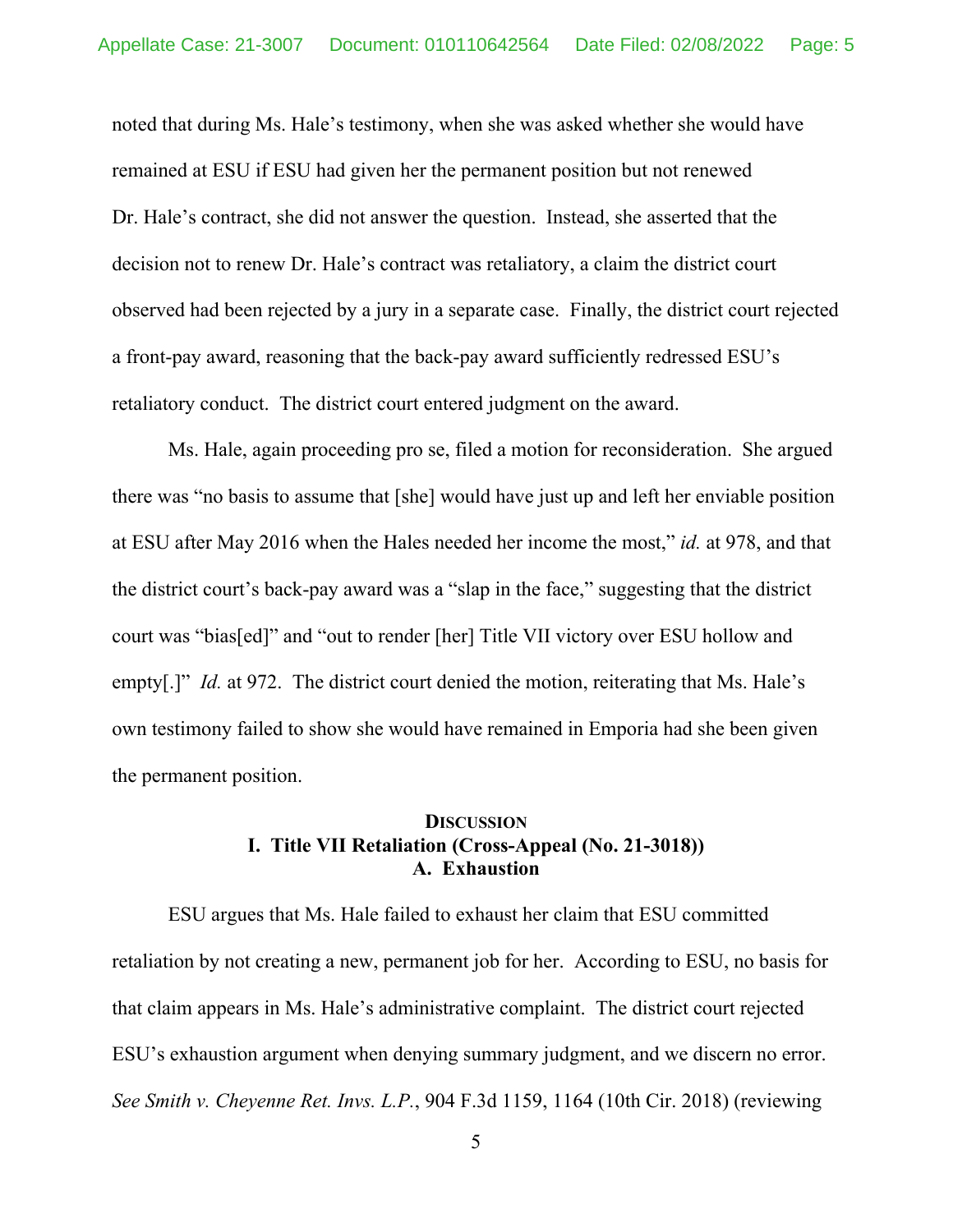de novo the "determination [whether] a plaintiff has failed to exhaust her administrative remedies").

 "A plaintiff's claim in federal court is generally limited by the scope of the administrative investigation that can reasonably be expected to follow the charge of discrimination submitted to the EEOC." *Id.* 1165 (emphasis and internal quotation marks omitted). "[W]e liberally construe the plaintiff's allegations in the EEOC charge" and ask whether "the conduct alleged in the lawsuit would fall within the scope of an EEOC investigation which would reasonably grow out of the [administrative] charges actually made." *Id.* at 1164 (brackets and internal quotation marks omitted).

 Ms. Hale's administrative charge alleged that ESU terminated her by not renewing her contract in retaliation for complaining about the racial epithet. The charge further alleged that Dean Alexander failed to act when notified of the epithet. Based on these allegations, a reasonable EEOC investigation would include Dean Alexander's response to the incident and her involvement in the circumstances leading to the end of Ms. Hale's employment at ESU. Communications between Dean Alexander and Ms. Hale, including the nature of Ms. Hale's continued employment expectations, would be within the reasonable scope of the EEOC's investigation.

We conclude that Ms. Hale exhausted her retaliation claim.

#### **B. Hiring Authority**

 ESU argues the district court's liability determination is without evidentiary support. ESU contends the evidence at trial showed that Dean Alexander had no authority to create a new, permanent job and hire Ms. Hale for that job. ESU maintains

6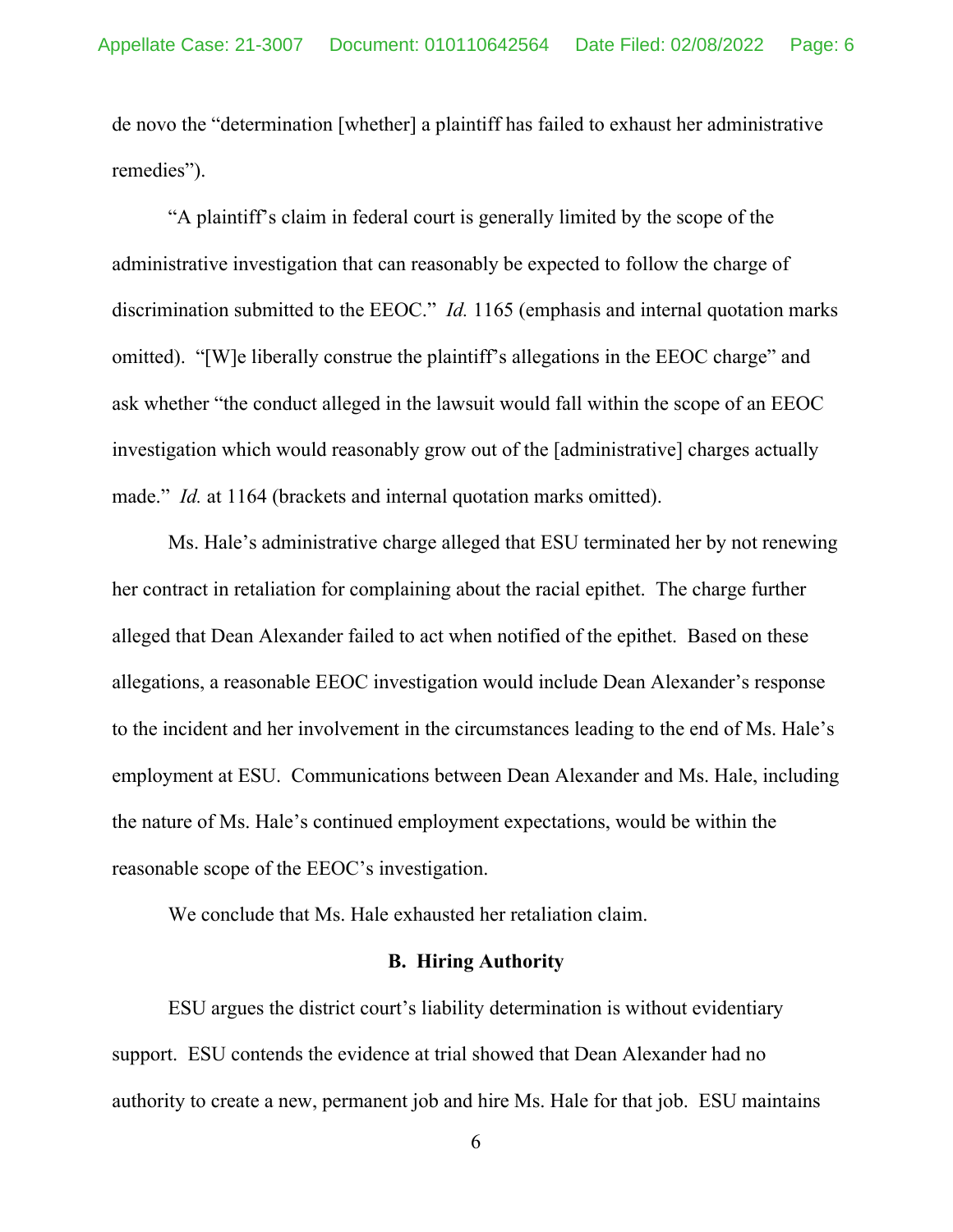that only Provost Cordle had that authority and there could be no retaliation because he decided against creating a new position before learning of the racial epithet directed at Ms. Hale. We conclude, however, that the district court's liability determination has record support.

 "Following a bench trial, we review the district court's factual findings for clear error and its legal conclusions de novo." *Acosta v. Foreclosure Connection, Inc.*, 903 F.3d 1132, 1134 (10th Cir. 2018) (internal quotation marks omitted). "We will reverse under the clear error standard only if the district court's finding is without factual support in the record or if, after reviewing all the evidence, we are left with a definite and firm conviction that a mistake has been made." *Id.* (internal quotation marks omitted).

 As the district court observed, ESU did not proffer evidence that Provost Cordle had *sole* authority to create a new position for Ms. Hale. Indeed, Provost Cordle testified that Dean Alexander "talked with [him] on a number of occasions about creating a permanent position that would cover the same duties that [Ms. Hale] had." R., Vol. II at 641. Provost Cordle explained that "Dean Alexander certainly indicated . . . an interest in creating such a position" and "[s]he believed that she had funds available to her to do that." *Id.* at 738. Although Provost Cordle testified he "was skeptical" and "not prepared to agree," *id.* at 734, his reluctance is not evidence that Dean Alexander lacked control over the creation of a position for Ms. Hale. Rather, Dean Alexander pursued the creation of a permanent job for Ms. Hale, which "would be posted in such a way that the result would be [Ms. Hale's] selection as candidate." *Id.* at 596. And, as found during ESU's internal investigation, Dean Alexander "change[d] . . .direction" in terms of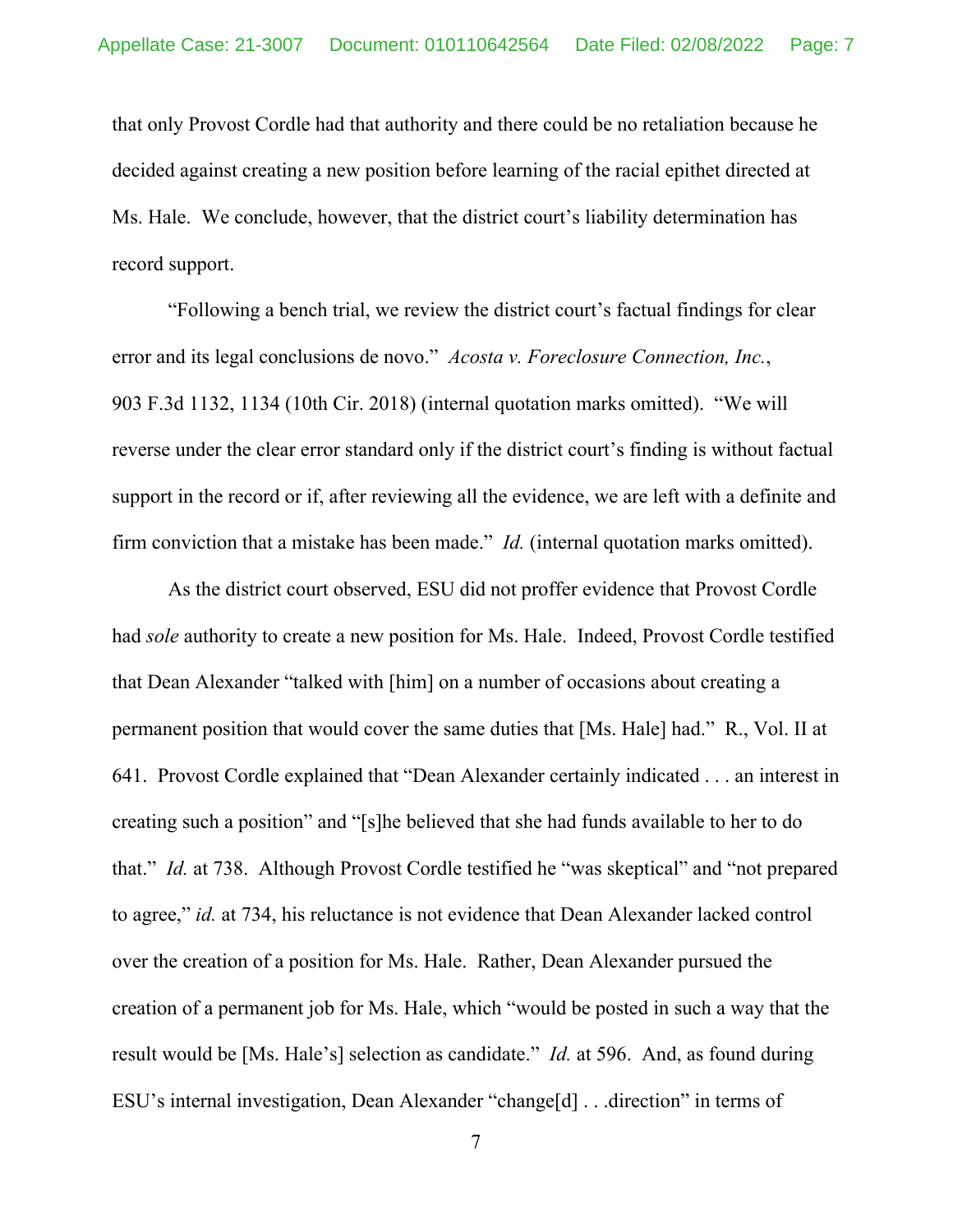recruiting Ms. Hale for the permanent job just twelve days after Ms. Hale complained to Provost Cordle about the Dean's handling of the racial epithet. *Id.* at 409 (internal quotation marks omitted). The investigation then concluded that Ms. Hale's "meeting with the provost did play a part in D[ean] Alexander's decision not to . . . post the vacancy." *Id.* at 596.

 Nevertheless, ESU asserts that our focus should be on Provost Cordle's motive, as he was the final, if not sole, decision-maker. *See Macon v. United Parcel Serv., Inc.*, 743 F.3d 708, 715 (10th Cir. 2014) ("[I]f the supervisor's ability to make employmentrelated decisions is contingent on the independent affirmation of a higher-level manager or review committee, we focus on the motive of [the] final decisionmaker."). But ESU does not cite any evidence that Provost Cordle independently decided not to create the new position for Ms. Hale. The evidence at trial established that Dean Alexander decided to pursue the creation of that position for Ms. Hale and then decided against it. Although Provost Cordle was skeptical of Dean Alexander's proposal for creating the position and was not prepared to approve it, there is no evidence he either precluded the position's creation or had any involvement in the position not being posted. Indeed, as found during ESU's internal investigation, there was "a common understanding in the department" that Ms. Hale would be selected for the new position and it was Dean "Alexander's decision not to . . . post the vacancy." R., Vol. II at 596.

 Because ESU has identified no clearly erroneous factual finding or legal error by the district court, we affirm the district court's liability determination.

8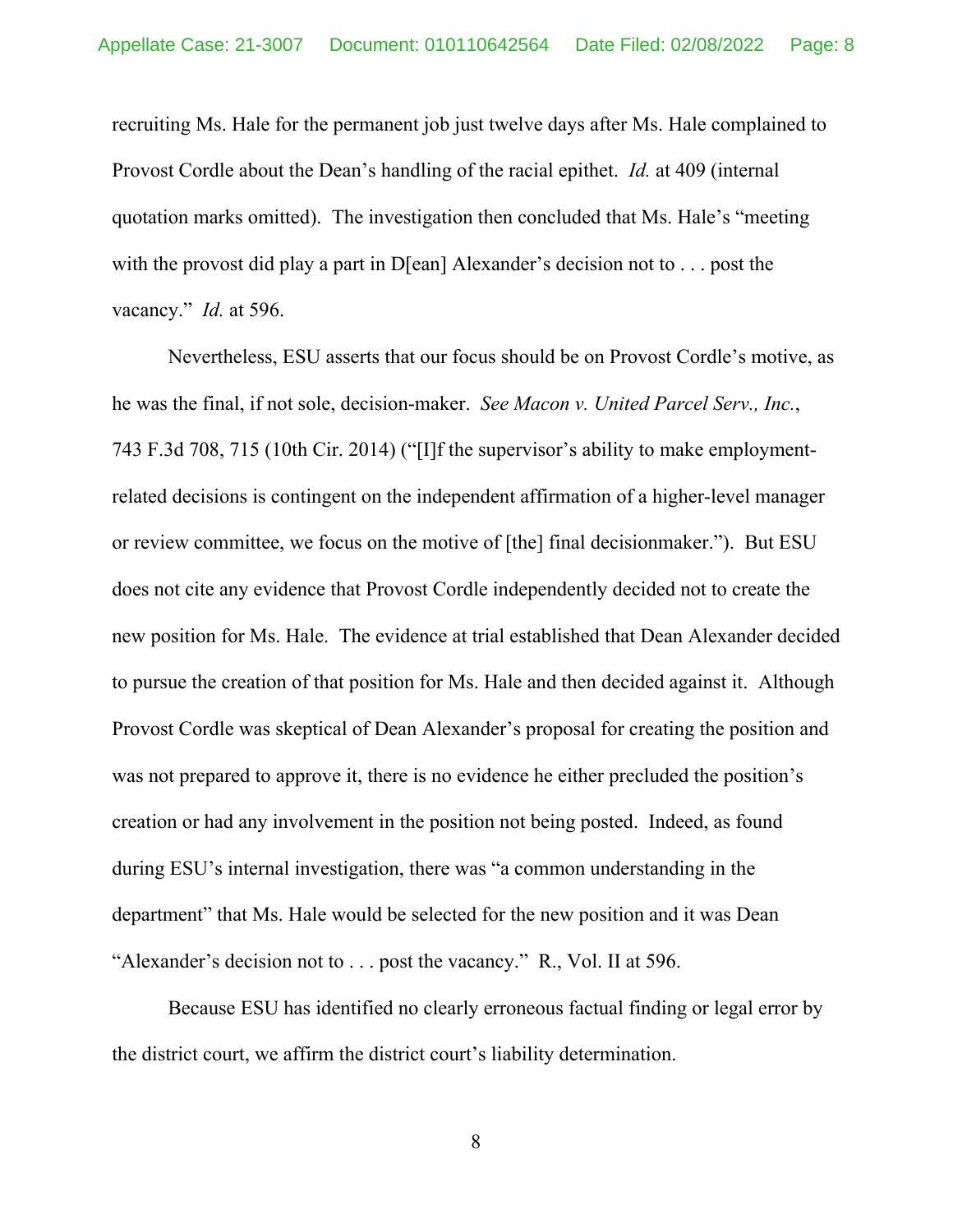### **II. Reconsideration of the Back-Pay Award (Appeal No. 21-3007)**<sup>3</sup>

 We review for an abuse of discretion the district court's denial of Ms. Hale's motion for reconsideration. *See Ysais v. Richardson*, 603 F.3d 1175, 1180 (10th Cir. 2010). "We will not disturb such a decision unless we have a definite and firm conviction that the lower court made a clear error of judgment or exceeded the bounds of permissible choice in the circumstances." *Id.* (internal quotation marks omitted).

 Reconsideration is available to address "an intervening change in the controlling law," "new evidence previously unavailable," and "the need to correct clear error or prevent manifest injustice." *Servants of the Paraclete v. Does*, 204 F.3d 1005, 1012 (10th Cir. 2000). Although Ms. Hale was represented by counsel during the evidentiary hearing on back pay and the filing of post-hearing briefs, we will liberally construe the

<sup>&</sup>lt;sup>3</sup> While Ms. Hale's motion for reconsideration was pending, she sought to execute on the judgment. To avoid having its assets seized, ESU paid the judgment to Ms. Hale. Now, ESU moves to dismiss Ms. Hale's appeal, arguing that she waived her right to appeal or mooted her eventual appeal by attempting to collect the district court's back-pay award and then accepting ESU's payment. We disagree.

<sup>&</sup>quot;Acceptance of payment of an unsatisfactory judgment does not, standing alone, amount to an accord and satisfaction precluding appeal." *Klein v. Grynberg*, 44 F.3d 1497, 1502 (10th Cir. 1995). Rather, "[i]t is the mutual manifestation of an intention to bring the litigation to a definite conclusion upon a basis acceptable to all parties which bars a subsequent appeal, and not the fact, standing alone, that benefits under the judgment were accepted." *Id.* (internal quotation marks omitted). ESU does not identify any evidence that Hale intended receipt of the back-pay award as full satisfaction of her Title VII retaliation claim. Indeed, she contested that award's amount immediately upon the district court's entry of judgment, and she continues to dispute that amount on appeal. Nor is Ms. Hale's appeal moot. *See United States v. Meyers*, 200 F.3d 715, 718 (10th Cir. 2000) (explaining that mootness occurs "when the injury for which an appellant seeks judicial relief disappears or is resolved extrajudicially prior to the appellate court's decision").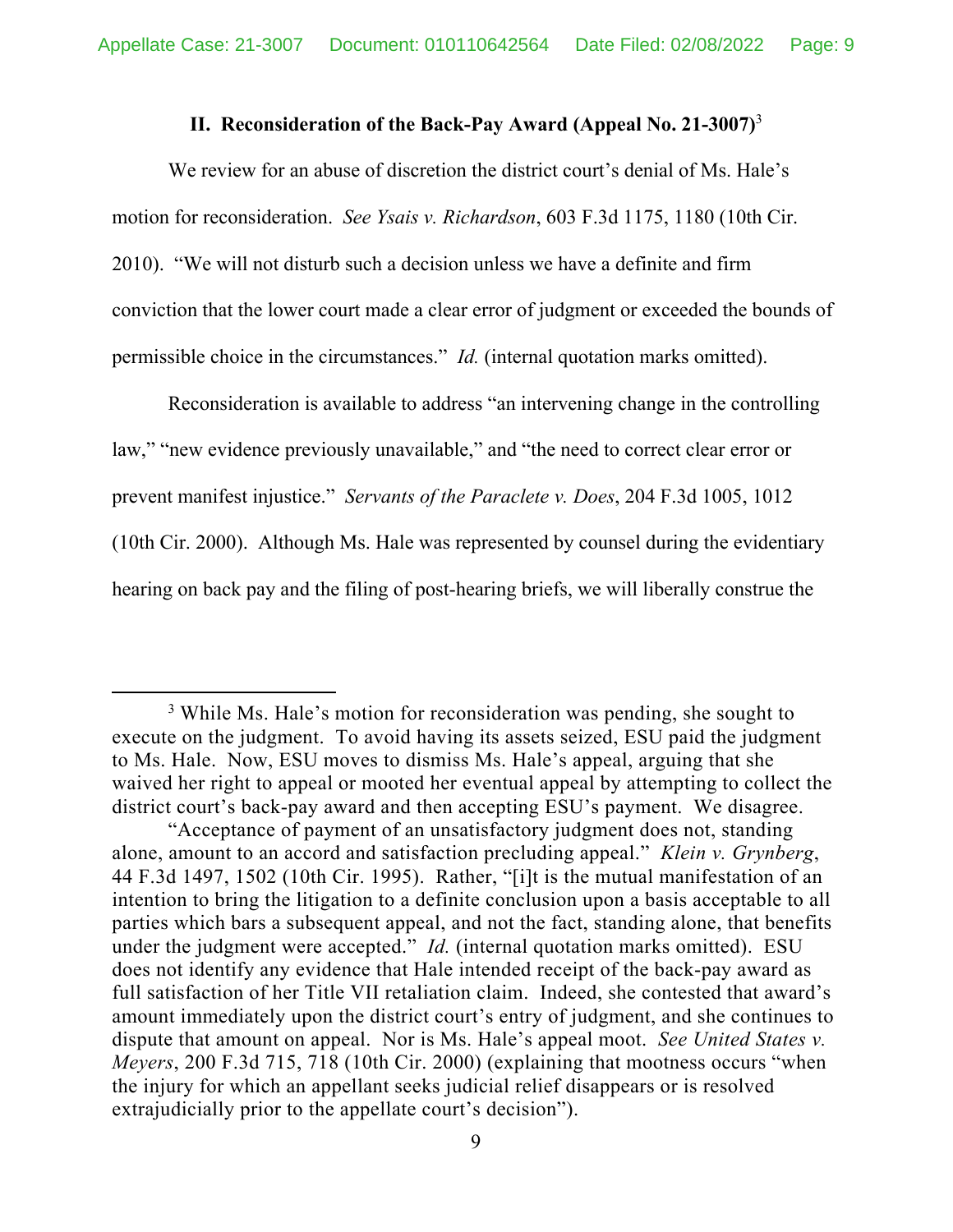filings she made in this case while pro se, but we cannot serve as her counsel. *See Garrett v. Selby Connor Maddux & Janer*, 425 F.3d 836, 840 (10th Cir. 2005).

 Ms. Hale challenges the end date of her back-pay award. Ordinarily, "[b]ackpay starts at the time of deprivation and ends when the evidence is submitted to the factfinder at the close of trial." *Tudor v. S.E. Okla. State Univ.*, 13 F.4th 1019, 1040 (10th Cir. 2021). Here, the bench trial ended on January 10, 2019. But "[d]istrict courts possess considerable discretion" when devising remedies for Title VII violations, and an employee's back-pay award may be limited. *Zisumbo v. Ogden Reg'l Med. Ctr.*, 801 F.3d 1185, 1203 (10th Cir. 2015); *see, e.g.*, *Ford Motor Co. v. EEOC*, 458 U.S. 219, 234, 236 (1982) (ending back pay when "the victim of discrimination . . . finds a better or substantially equivalent job" because she no longer suffers "the ongoing ill effects of the defendant's refusal to hire"); *Derr v. Gulf Oil Corp.*, 796 F.2d 340, 342 (10th Cir. 1986) (observing that an employee's resignation under circumstances not amounting to constructive discharge limits back pay to "the difference between actual pay and the amount [the employee] would have made had [s]he not been discriminated against[,] until [s]he quit" (brackets and internal quotation marks omitted)).4

<sup>&</sup>lt;sup>4</sup> Because Ms. Hale resigned before her final temporary appointment expired, the district court denied back pay for the time between her resignation on July 27, 2015, and her appointment's expiration on August 15, 2015. *See Derr*, 796 F.2d at 342. Ms. Hale does not appear to contest the district court's denial of back pay for this period, and we do not consider it. *See Becker v. Kroll*, 494 F.3d 904, 913 n.6 (10th Cir. 2007) (stating that when the appellant does not develop an argument in her opening brief, we deem that argument waived).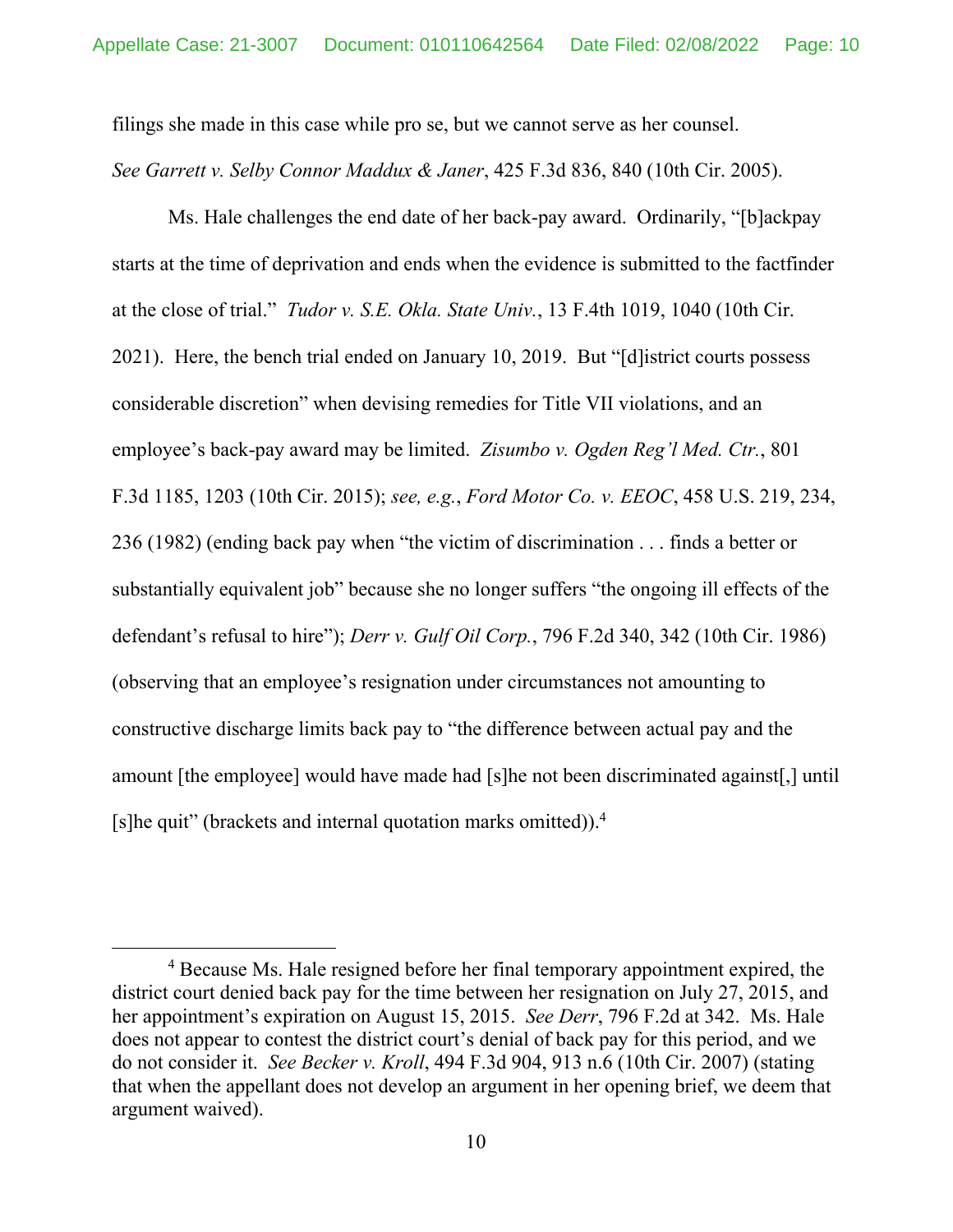Ms. Hale argues that the district court erred by connecting her end date to the expiration of her husband's teaching contract in May 2016. As viewed by Ms. Hale, the district court's decision "marginalized [her] by attacking her character and gender and personhood, and minimiz[ed] the culpability of [ESU]," thereby "opening the door for a charge of bias and prejudice" against the district court. Aplt. Opening Br. at 7, 8. But the district court's decision was supported by Ms. Hale's own testimony at the evidentiary hearing—where she was represented by counsel. In particular, Ms. Hale testified on direct examination that Dr. Hale's "tenure track position" at ESU "[d]efinitely" motivated her desire to accept a permanent position at the school. R., Vol. II at 1047-48; *see also id.* at 1053 (Ms. Hale's testimony that she intended to live out her life in Kansas "[e]specially with [her] husband taking a tenure track job as a professor"). And on cross-examination, Ms. Hale was given the opportunity to disconnect the duration of her permanent position at ESU from Dr. Hale's employment, and she failed to do so. Specifically, she was twice asked whether she would have decided to remain in the permanent position if Dr. Hale's teaching contract were not renewed. She failed to respond to the question, answering instead that she and Dr. Hale "would probably still both be there" were it not for their "reporting of the incident." *Id.* at 1068. But as the district court pointed out, Dr. Hale was not successful in establishing a retaliatory motive in the non-renewal of his teaching contract.

 To the extent the district court relied on the limited duration of Ms. Hale's prior jobs as indicating she was unlikely to remain at ESU if Dr. Hale no longer taught there, Ms. Hale suggests that discrimination "may have" played a part in her tenure at those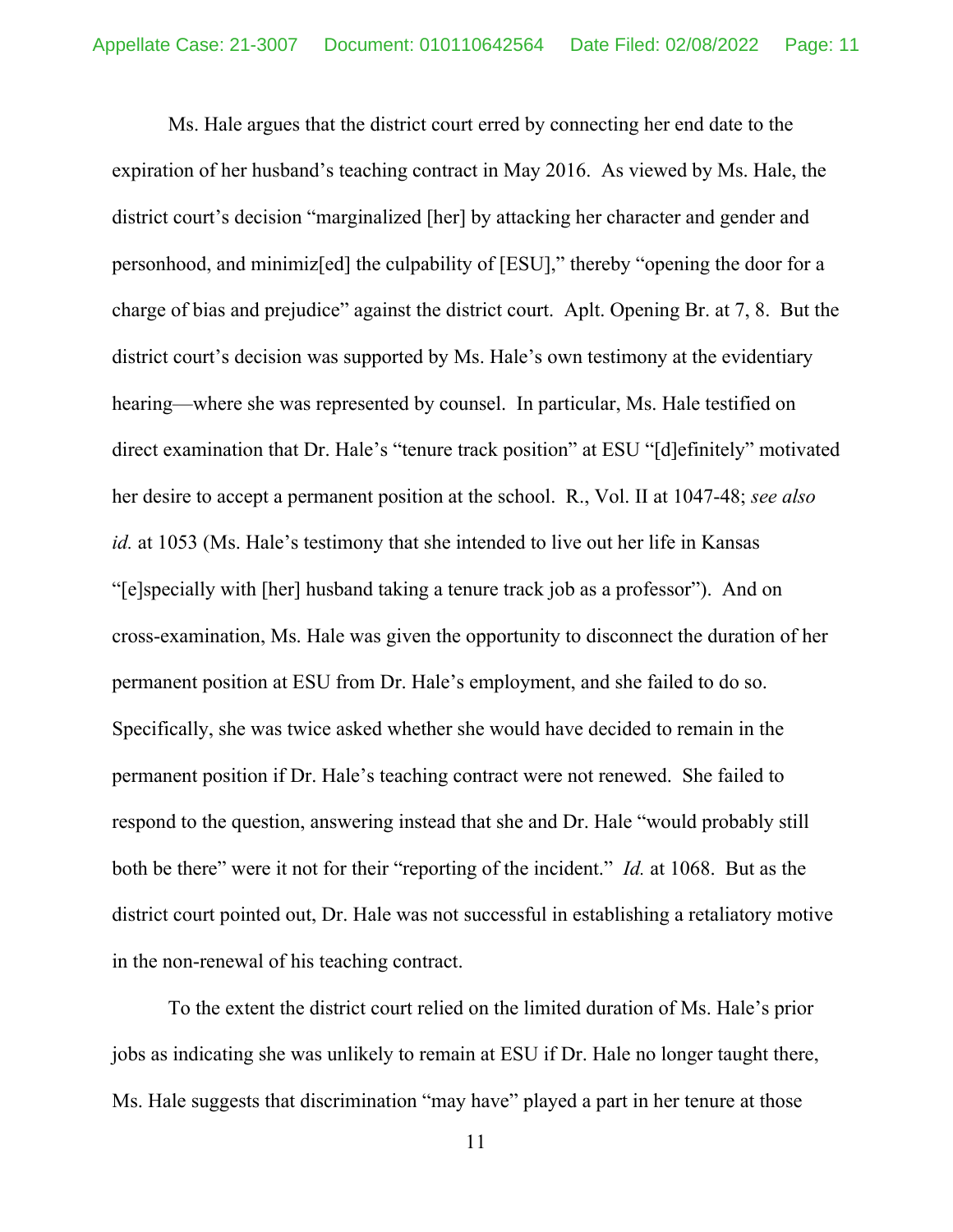jobs, and she faults the district court for not inquiring about that possibility. Aplt.

Opening Br. at 11. But it is not the role of the district court to assist litigants—especially counseled litigants—in the presentation of their cases. Ms. Hale cites no evidence in the record showing that the district court misconstrued the character of her work history. *See Garrett*, 425 F.3d at 841 (observing that a pro se appellant must offer "more than a generalized assertion of error" and include "citations to supporting authority" (internal quotation marks omitted)).

 We conclude that the district court did not abuse its discretion in denying Ms. Hale's motion for reconsideration of the back-pay award.<sup>5</sup>

#### **CONCLUSION**

 In Ms. Hale's appeal (No. 21-3007), we affirm the district court's order denying reconsideration of its back-pay award. In ESU's cross-appeal (No. 21-3018), we affirm

<sup>&</sup>lt;sup>5</sup> Ms. Hale suggests that her back-pay end date should have been the date she would have completed her bachelor's degree and then a master's degree at ESU. We need not address that proposed end date, however, given that Ms. Hale has not shown the district court clearly erred or exceeded its discretion in selecting May 2016 as her end date. To the extent Ms. Hale contests the district court's denial of a front-pay award, i.e., an award of money for time after the district court's judgment, she provides no more than a perfunctory argument, which we do not consider. *See United States v. Wooten*, 377 F.3d 1134, 1145 (10th Cir. 2004) (stating that this court does not consider "issues adverted to in a perfunctory manner, unaccompanied by some effort at developed argumentation" (internal quotation marks omitted)).